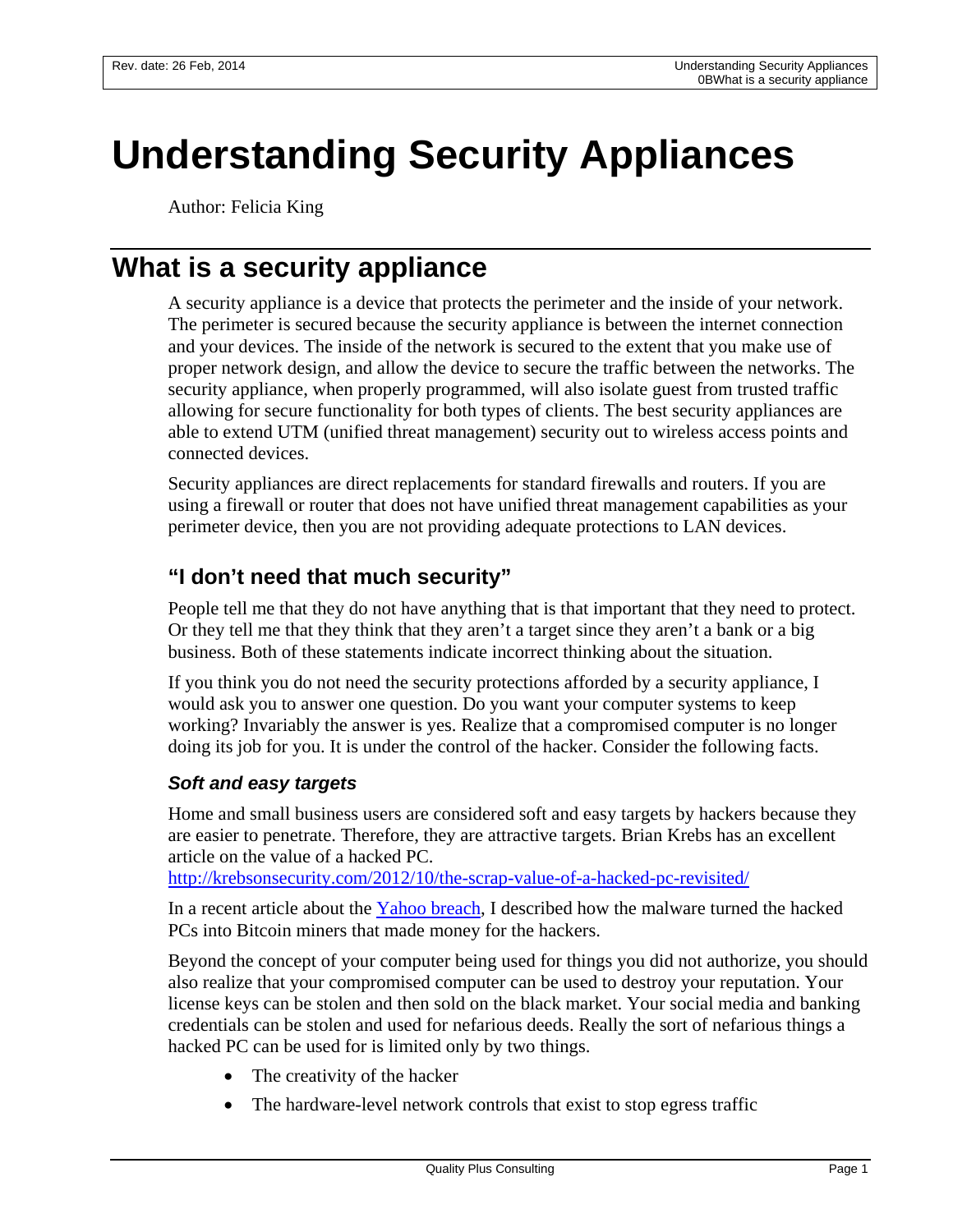This is because once a PC is hacked, the security software (if it is installed), may not be able to remove the malware effectively. Think of the Cryptolocker malware. It encrypted the entire hard drive of the computer and held it for ransom. You should also realize that most malware now installs and then randomizes itself making it nearly impossible for host-based security software to clean it once it has gotten onto the computer. At that point, you are totally reliant upon the skills of a support tech to help you get the malware off the computer, if that's even possible. Some malware infects the hardware layer like the firmware of hard drives.

It is guaranteed that a single visit to your computer from a support tech will cost more than if you had just bought a license of a proper host-based security product and used a real security appliance as the core of your network.

In my article on [why detection is doomed,](http://www.qualityplusconsulting.com/index.php/resources/124-why-is-detection-doomed) I explain how it is too late once the malware gets onto your system. The name of the game now is prevention. Technically, the most costeffective solution has always been prevention.

#### *Cleaning is more expensive than prevention*

The question here is about the controllable and predictable cost of prevention versus the uncontrollable and unpredictable cost of a compromise. Target recently spent \$130 million to deal with the breach of their point-of-sale systems.

When a breach occurs or malware infects a system, you do not get to control that malware or the actions of the hackers. Therefore, you have no control over the scope of the damage. I'll give you an example.

Let's say Sally is a teacher and she has access to the student folders for all high school students because she is a high school teacher. And Sally also has access to the teacher shared files, her own home folder on the server, and likely other resources. If Sally's computer gets malware on it, then that malware executes on the network with her credentials. The damage that is done is limited only by the security restrictions that were put in place by the systems engineers who designed the network and server system. By the way, this is a real example I have seen (name changed of course).

In this circumstance, 17 gigabytes of data was corrupted because of the malware. Yes, that is 17 gigabytes of data that Sally's account necessarily had access to in order to do her job. In this case, the server security product deleted the malware, but it could not stop the malware on the unprotected PC from using Sally's credentials to corrupt files. The server security software stopped the malware from propagating.

In order to repair the problem, the infected PC had to be cleaned, proper host-based security software installed, and all of the corrupted data had to be restored from a backup. In this case, the situation was TOTALLY preventable because the PC had McAfee Enterprise installed. The school was making the transition to Trend Worry-Free Business Security. Suffice to say, McAfee missed the malware, but Trend stopped it from propagating at the server.

Ultimately, the cost of the troubleshooting, cleaning, outage, repair, restore, etc. was in excess of \$2000 at least. It caused problems with teachers and students not being able to access their files for a period of time. Fortunately, none of the more secure school data was affected because teacher accounts have no access to that data.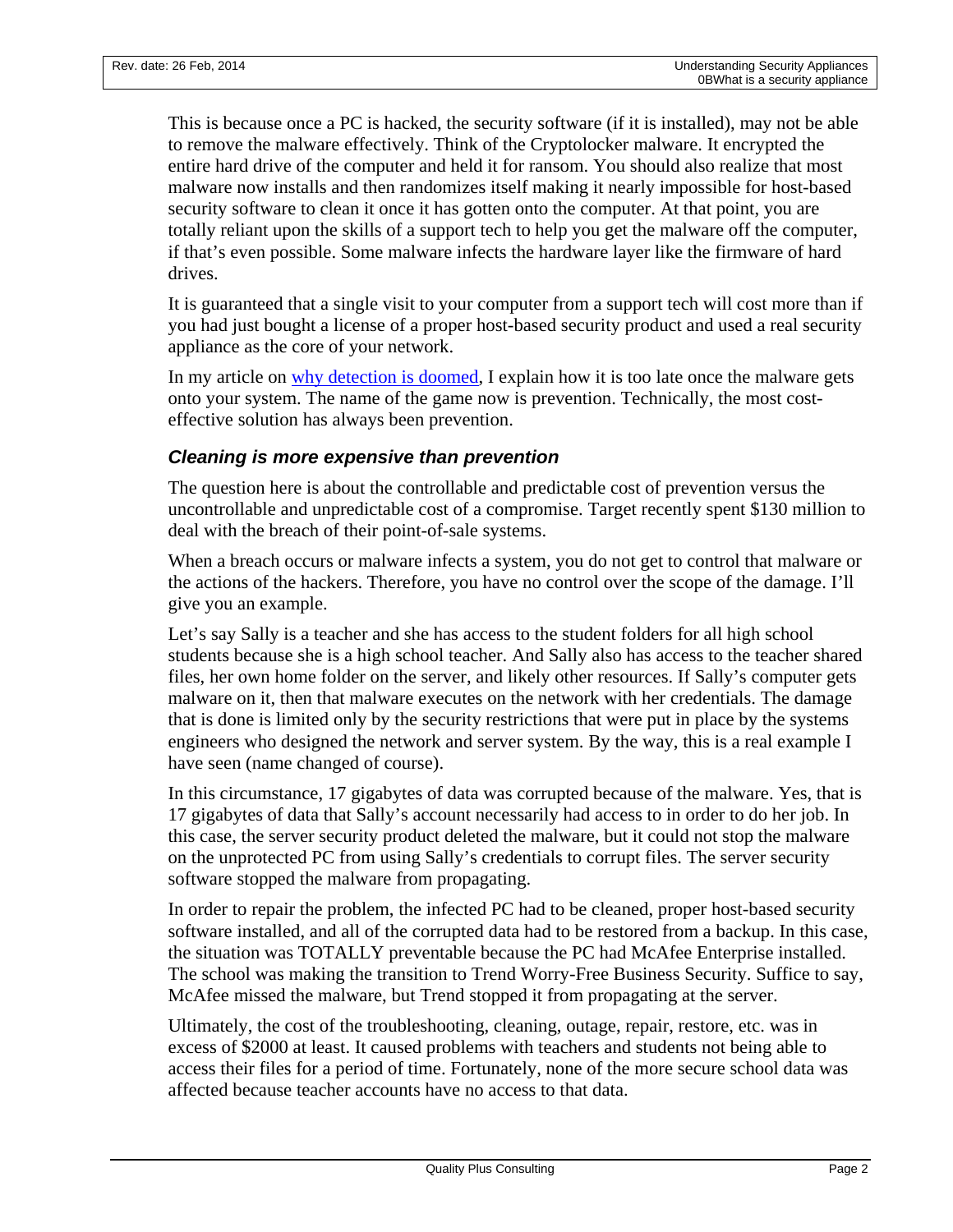What was the cost of prevention? \$40 for the Trend WFBiz software and someone's time to install it.

An additional thing to consider is the fact that the malware may not be cleanable. Over six years ago, I saw malware that infected the firmware of hard drives, meaning that it wasn't cleanable. You had to know that was the problem and rip out the infected hard drive. So even if you think you have cleaned the systems, aren't they always suspect once they have been compromised? If you want to understand this better, take a look at the example of [BadBios.](http://arstechnica.com/security/2013/10/meet-badbios-the-mysterious-mac-and-pc-malware-that-jumps-airgaps/)

# **Configuration matters**

Configuring security appliances and correctly designing networks is not easy, and the vast majority of IT people do not have adequate skill in this area.

The effectiveness of your security appliance is based upon the following factors.

- The capabilities of the security appliance as designed by the hardware vendor
- The enabling of unified threat management or extensible threat management security subscriptions on the device that enable these necessary features
- The quality and frequency of issuance of security firmware updates supplied by the hardware vendor
- The level of maintenance and monitoring applied by the network security engineer who manages the device and applies firmware updates
- And most importantly, the skill of the network security engineer who programmed the device and designed the network

<span id="page-2-0"></span>These factors are more fully explored in the following sections.

#### **Security appliance capabilities**

A device really cannot be considered a security appliance unless it is capable, via hardware vendor design, of having these features.

- PAT (port address translation)
- NAT (network address translation)
- port-forwarding lockdown based upon ingress IP or authentication group
- Dynamic WAN IP hostname update
- DDoS (distributed denial of service detection and protection)
- IPS (intrusion prevention)
- **IDS** (intrusion detection)
- web content filtering
- application control
- remote access two-factor authentication
- integrated authentication methods (example: LDAP)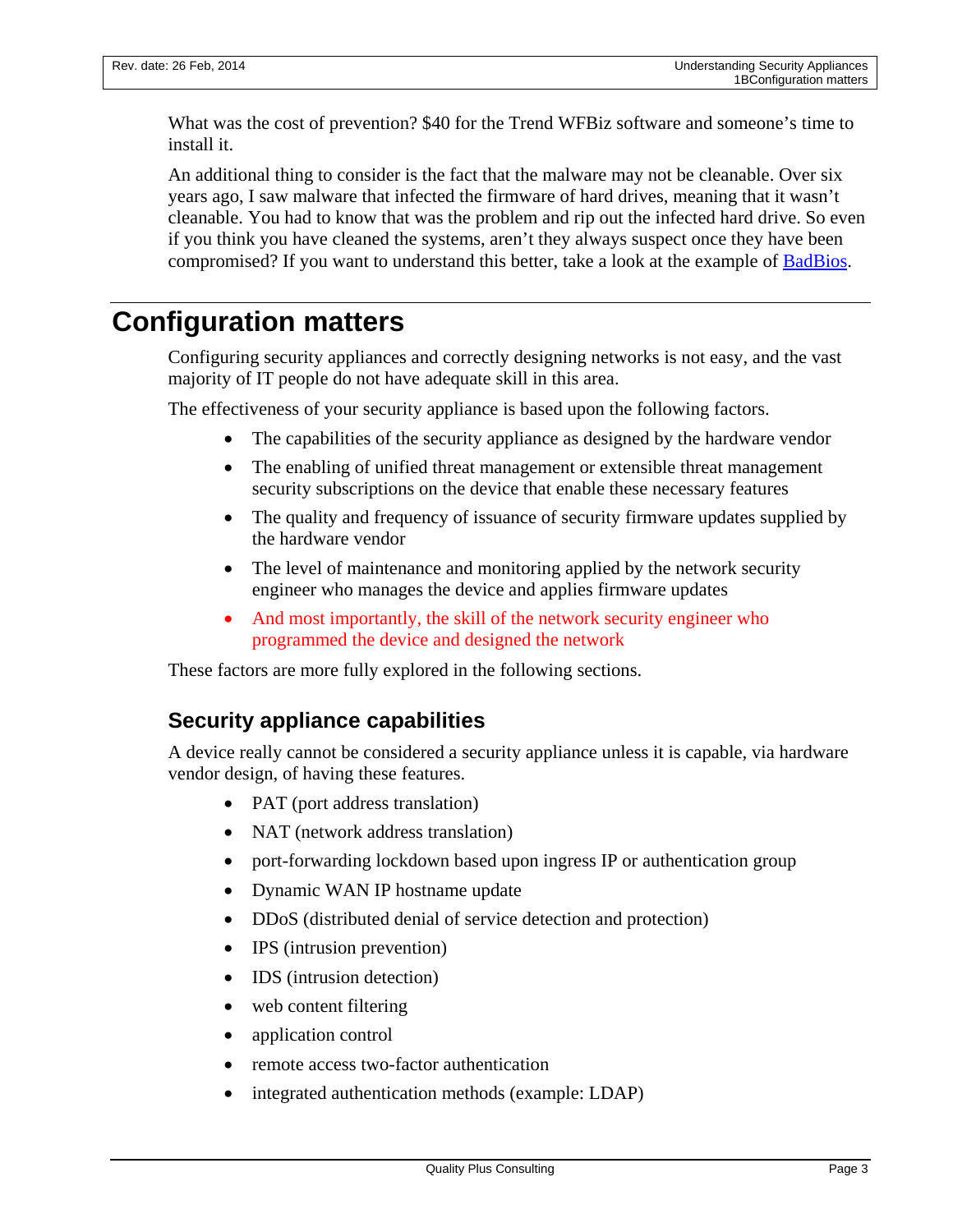- DLP (data loss protection)
- automatic attack blocking based upon configured thresholds
- IPSec VPN for remote access
- BOVPN (branch office VPN, for site-to-site connectivity)
- RADIUS or certificate-integrated wireless
- embedded wireless gateway controller
- compatible with centralized logging
- logging able to be fully customized
- sophisticated diagnostics built into the appliance management tools
- granular egress filtering capabilities
- SMTP, DNS, FTP, HTTP, HTTPS proxies
- cookie and header stripping from HTTP traffic
- ability to apply policies by IP, network, or user
- Ability to function as the network backbone defining networks, broadcast domains, VLANs and everything else that a standard router can do

Without these capabilities and UTM/XTM (extensible threat management) as well as detailed logging, you cannot really call the device a security appliance.

Here is a link to WatchGuard's explanation of UTM security subscriptions.

<https://www.watchguard.com/products/xtm-software/overview.asp>

Realize that these UTM subscriptions are only a portion of the feature set of a true security appliance. It is worthwhile reiterating that none of these features are enabled out of the box on any security appliance for very good reason. Therefore, a network security engineer is required to program the device to meet the needs of the organization or family the device is intended to protect.

#### **UTM/XTM subscriptions**

Security appliances must have active security subscriptions enabled on the device in order for it to be able to have access to security information to deal with today's dynamic threat landscape. At a base level, a security appliance is one amazing firewall and router. But without the UTM subscription, it doesn't have access to the dynamic content it needs in order to truly inspect and process today's network traffic.

One example is web content filtering. The security engineer configures categories to allow and block. Those categories are maintained by a company through a subscription model. As the security appliance needs to process traffic, it queries the content category of the URLs being presented to it. In a simple example of this, you can block advertisements. This means that advertisement content will be blocked regardless of whether or not it is embedded in websites. This strategy protects you from malware delivered through advertisements like in the Yahoo breach.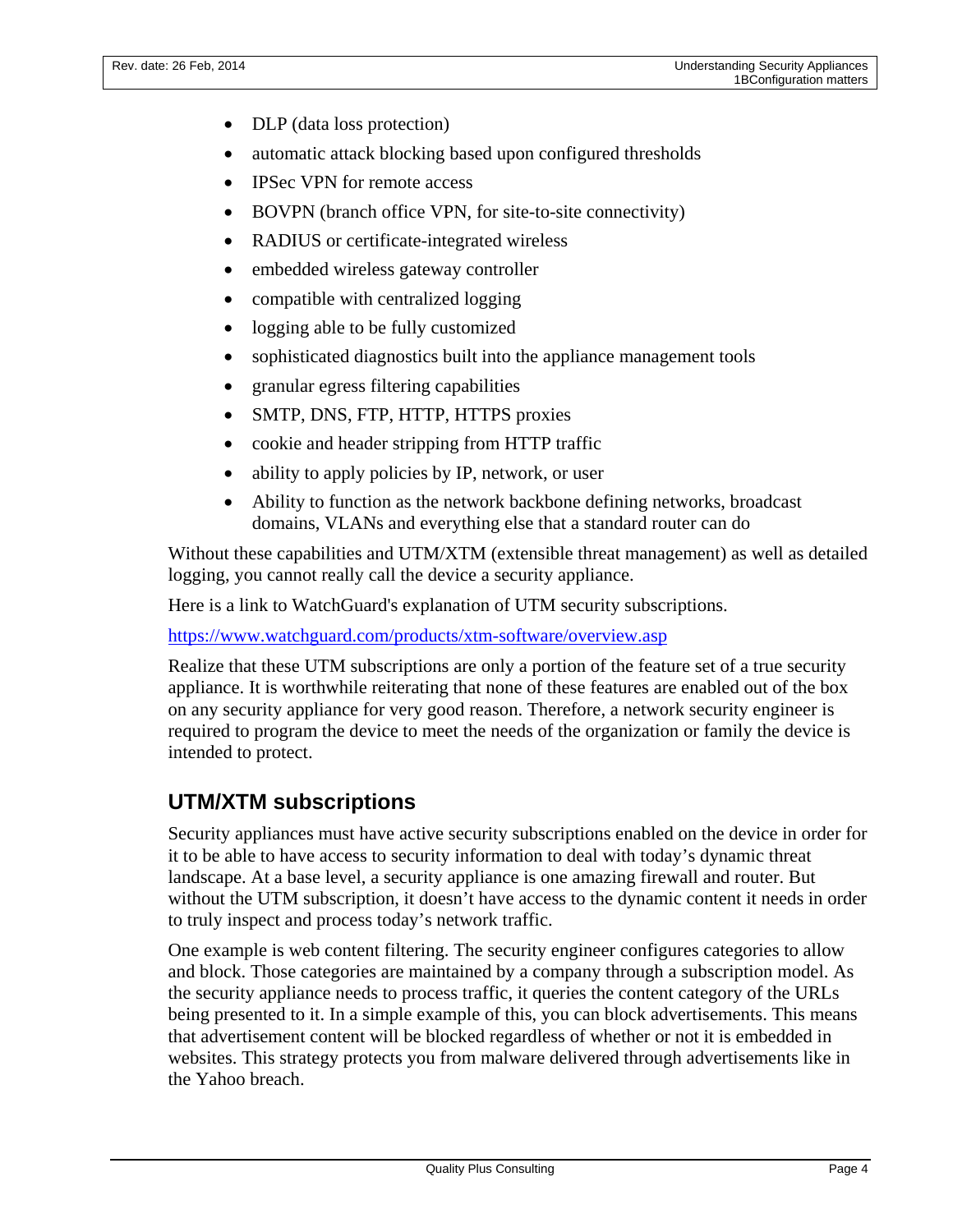Another example of dynamic content is the antivirus subscription. This is a signature list of viruses that network traffic is scanned against. If a virus is found, an action is taken. Typically the virus would be blocked, but the security engineer could use quarantine and other options.

## **Vendor-supplied firmware updates**

WatchGuard is a security appliance vendor. They release six firmware updates per year, sometimes more if needed. These firmware updates are available for install on any WatchGuard security appliance that is covered by a Live Security subscription. Firmware updates are quite easy to do, but it is prudent to make backups of the configuration before and after firmware update installation.

In contrast, Cisco releases about two firmware updates per year which means that a greater period of time transpires before a fix for a bug or issue is able to be applied to the device. Cisco also makes it very difficult for average IT managers to get their hands on the firmware updates and install them. The ramification of this is that the firmware updates are not installed, so unpatched security vulnerabilities remain an outstanding problem.

Cisco also does not have a good mechanism to communicate to IT managers when firmware updates for Cisco devices are available to download and install. In contrast, WatchGuard emails every email address associated with a Live Security subscription when new firmware updates are available.

## **Maintenance and monitoring applied**

Good security appliances are easy to monitor because they have real-time monitoring capabilities. For example, WatchGuard offers WatchGuard System Manager (WSM), which is a GUI (graphical user interface) tool, as a free download with any Live Security subscription. This means that by simply buying the security appliance and maintaining a valid subscription on the device, you have access to an incredibly powerful monitoring tool.

Whenever I walk into a Cisco network, I ask the IT manager or the network engineer what is happening on their network. The answer I always get is that they do not know. They do not have a tool that shows them what is going on in real-time on the network. Their Cisco equipment does not afford them the opportunity to centrally monitor network traffic natively.

It is possible to buy an extremely expensive third party application to do this, but I have yet to see any company do that except those that have eight full-time network engineers in their employ.

It is obvious that if you are not monitoring what is happening on the network, then you do not know what is going on. This also applies to what is happening to the perimeter. Who is trying to hack you and in what ways? What traffic is being stopped and what is coming in? Is all the LAN-to-LAN traffic legitimate?

WatchGuard devices even have an embedded web server that enables you to view traffic and all kinds of fun things without having the WSM tool. As of the 11.8 fireware version, FireWatch is now included in the embedded web interface of the appliance. No Cisco appliance can claim that capability.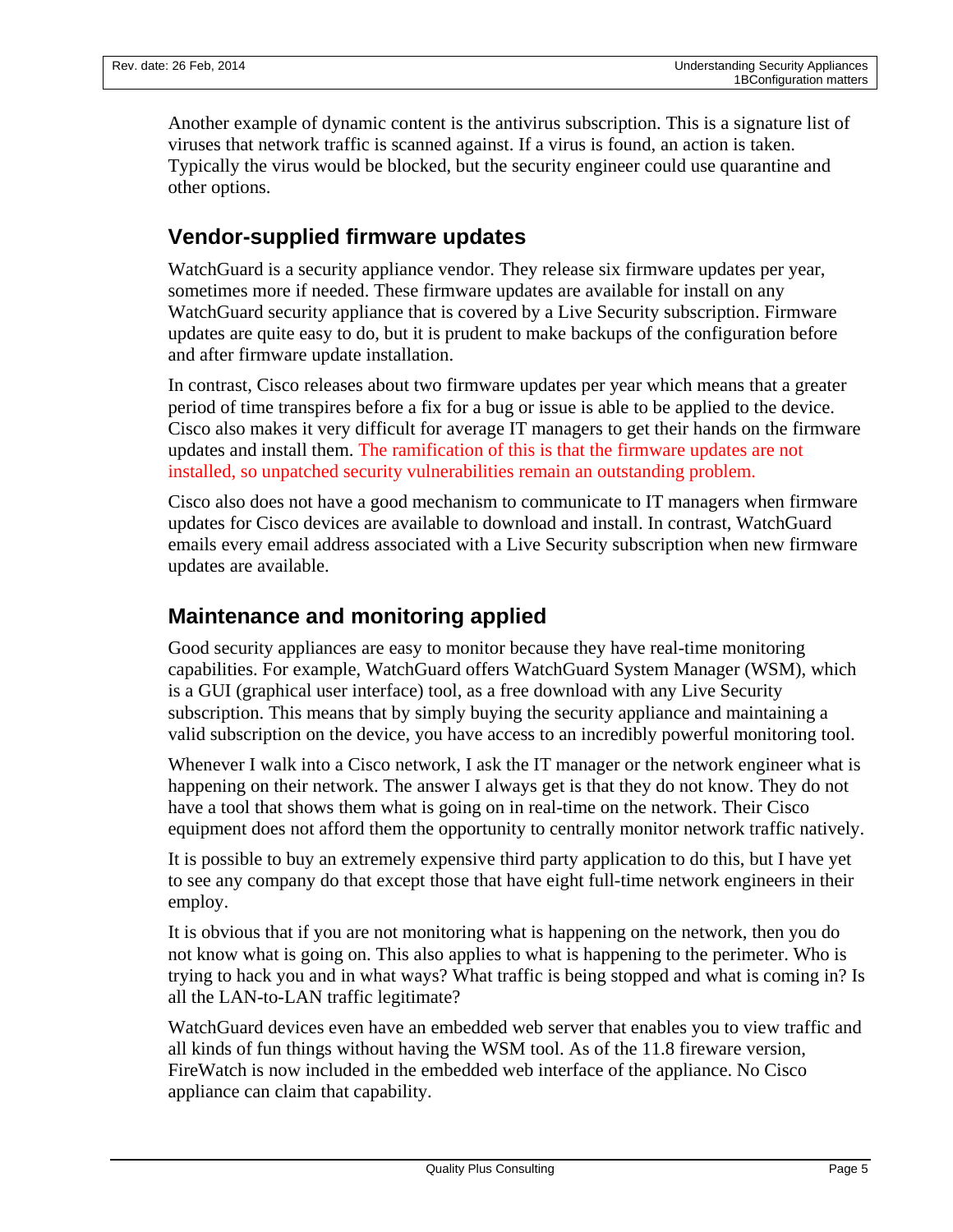FireWatch is a real-time, interactive report toolt hat groups, aggregates, and filters statistics about the traffic through your XTM device in an easy-to-understand form.

[http://www3.watchguard.com/help/docs/dimension/v1/en-US/index.html#cshid=en-](http://www3.watchguard.com/help/docs/dimension/v1/en-US/index.html%23cshid=en-US/system_status/firewatch_web.html)[US/system\\_status/firewatch\\_web.html](http://www3.watchguard.com/help/docs/dimension/v1/en-US/index.html%23cshid=en-US/system_status/firewatch_web.html)

The best security appliances have capabilities for advanced logging. WatchGuard devices have the ability to send log data in real time to WSM and a logging server. The latest logging server is called Dimension which is a really advanced logging and reporting server. This is another goodie you get with a valid subscription to Live Security. If you have a distributed network, you can even host your Dimension server in Amazon Web Services and send the log data from as many fireboxes as you want to your Dimension server in the cloud.

Ultimately, a good security appliance makes monitoring and maintenance easy to do so that a good security engineer can do their job effectively and quickly.

## **Skill of the programmer**

One of my signature sayings is, "Your security is only as good as the skill of the person who programmed it." Given the fact that 97% of breaches are due to misconfiguration, the skill of the person who programs your equipment is very important.

It is true that the right appliance is necessary, and it needs to have a valid security subscription. But those two items by themselves will not get you very far without the skills of an experienced security engineer working to protect your interests.

A good security engineer will implement a configuration that maximizes your security while customizing allowances for the things you need to get access to.

# **How are they different from firewalls and routers?**

Security appliances can do everything that a firewall and router can do, and then a bunch more. The section on [security appliance capabilities](#page-2-0) shows this list of features in depth.

Standard firewalls are also routers that can do NAT and stateful packet inspection. They can do basic port-forwarding, but there are typically limitations on the ability to protect the incoming (ingress) traffic.

A standard firewall also has interface limitations. For example, Linksys, Netgear, and Cisco routers have a limited set of firewall capabilities including having a single interface for LAN traffic. Even if you look at Cisco's business class line of smaller routers, they only have a single LAN interface. Cisco expects you to use expensive Cisco switches and use those to create VLAN definitions and segment traffic that way. That is because Cisco devices are not security appliances. They are really routers.

In all circumstances where I have seen a business-class Cisco router installed, I have seen misconfiguration problems. This is because the configuration of Cisco routers is extremely time-consuming and convoluted to sort through. A single configuration could be comprised of 20 pages of config that is very difficult to interpret. This is in stark contrast to a WatchGuard security appliance where all of the security policies are available for viewing on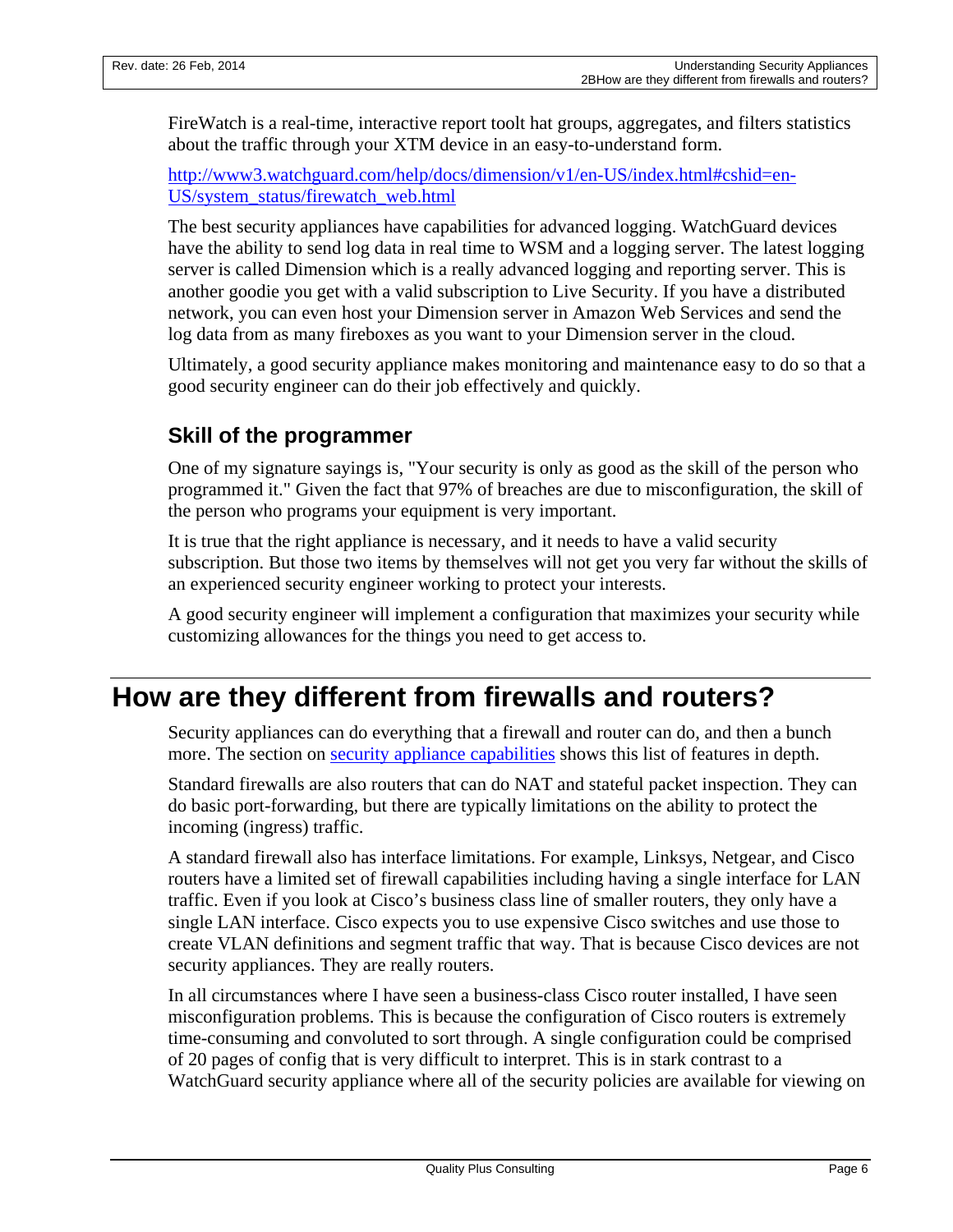a single screen. It is easy to audit the configuration of a WatchGuard appliance, thereby knowing that there are not security misconfigurations that will lead to breaches.

A common misconfiguration problem I see is that the Cisco routers were being used as perimeter defense, but never had the firewall feature enabled. Clearly, this speaks to the incompetence of the person who configured the device.

# **Pricing and support model**

The typical security appliance is designed to last 3 years. After that, you should keep your old unit as a spare and get a new unit. If you buy a compatible model, your security engineer can likely transfer the configuration file with minor changes rather than having to do a full configuration from scratch.

The big reason to buy a new unit is because hardware gets old and tired and the new hardware will have more horsepower. It is quite typical for more RAM and processor to be added to new units compared to older units. Given the need to have horsepower to deal with the dynamic threat landscape, you need that additional horsepower.

WatchGuard's security subscription suite includes a subscription for the UTM components <https://www.watchguard.com/products/xtm-software/overview.asp> as well as next business day hardware warranty. You also get limited support.

When I say limited support, there is a limit to how many support cases you can open with WatchGuard per year. The reason for this is obvious. There is a limit to the fee you paid for your subscription, so there has to be a limit to the support requests.

Security appliances are not designed to be managed by end users. They are designed to be managed by network security engineers. This means you should plan that your primary support is a WatchGuard partner company like QPC, and then the support tickets with WatchGuard would only be used for things that need to be escalated to WatchGuard.

There are two general ways to buy security appliances. You can buy them with a one-year of security subscription, or a three-year security subscription. You get a slight discount for purchasing all three years up front, but the acquisition cost is higher then.

# <span id="page-6-0"></span>**Failure of common setups**

# **Using a default or predictable IP scheme**

I am always amused when I see some person who claimed to be an IT professional using a 192.168.0.1/24 IP scheme. Default IP schemes should never be used because they are predictable and make it easier for hackers to guess the network layout topology.

# **Switch-based VLANs do not extend security to subnets**

In order to understand this, I'm going to use two examples: the Cisco example, and the WatchGuard example.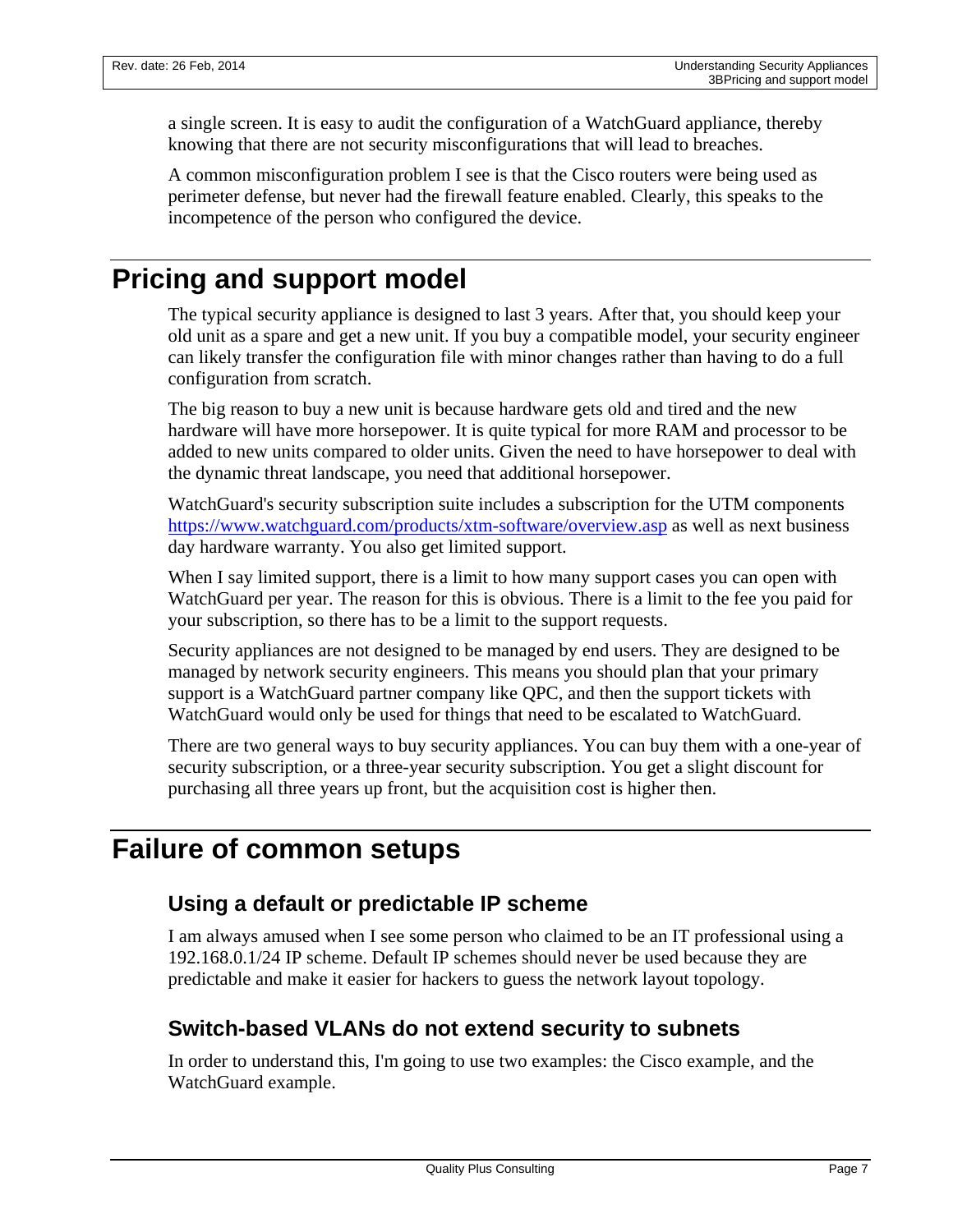In the Cisco scenario, let's say you have an ASA device as your perimeter device and Cisco switches in your network plus a couple gateway wireless controllers. The VLANs are configured in the switches, therefore the switches determine the network configuration, not the ASA. The switches play a leading role, not a supporting role. This means that in order for you to audit your network configuration, you have to scrape through the 20 pages of ASA config and the configuration of every single switch you have. You also have to scrape through the config of the gateway wireless controller. Suffice to say that this is one hugely time-consuming difficult task that is prone to human error. Because of the sheer effort required, this type of an audit is rarely done, and misconfigurations are pretty well sure to exist.

In the WatchGuard scenario, let's say you have a Firebox as your perimeter device and HP 1910 series switches. The Firebox IS the gateway wireless controller. The Firebox defines the network and is the core router. It defines the VLAN configuration. The HP switches play a supporting role. In this scenario, nearly all of your network configuration is all in one device making it easy to troubleshoot, easy to monitor, and easy to audit. Even the wireless configuration can be audited from by accessing the Firebox. The only thing the HP switches are doing is handling layer 3 packet routing and tagging.

Because the Firebox defines the VLANs, defines the network, and IS the gateway wireless controller, then UTM security can be extended to all of the subnets. Remember that a security appliance can only apply security to network traffic it can see.

Now you may be wondering if you will experience a slow network because the Firebox is involved in so much of the traffic management functions. The answer is no if the Firebox was sized properly. I'll give you a real world example to elaborate on this concept.

#### **How not to design a network**

I did a project with an organization that had a Cisco ASA, a Microsoft ISA server (proxy), a WebSense server (web content filtering), a DMZ, an outsourced cloud-based SPAM filtering solution, and a bunch of VLANs configured in a stack of Cisco switches. Sounds confusing right? That would be an understatement. Imagine that you needed to figure out why packets weren't getting from point A to point F. What diagnostics do you have? What visibility into the network traffic do you have? None is the answer.

I looked at the mess and replaced the whole pile of confusing jumble with a single XTM 520 Firebox. The Firebox can do spam filtering, VLAN definitions, web content filtering, and proxy traffic.

It took us about 1 hour to swap the network cables around during the cutover to eliminate the ASA, ISA, and WebSense servers. We changed the DNS MX record to eliminate the cloudbased SPAM filtering solution. And we removed all the unnecessary VLAN config from the switches. We went from 12 VLANs to 3.

What was an absolute hoot about the project is that we immediately started receiving phone calls from the users who were flipped out about how fast everything was. That's a pretty big deal given than the users virtually never call to tell you when things are working well. They only call when things are broken.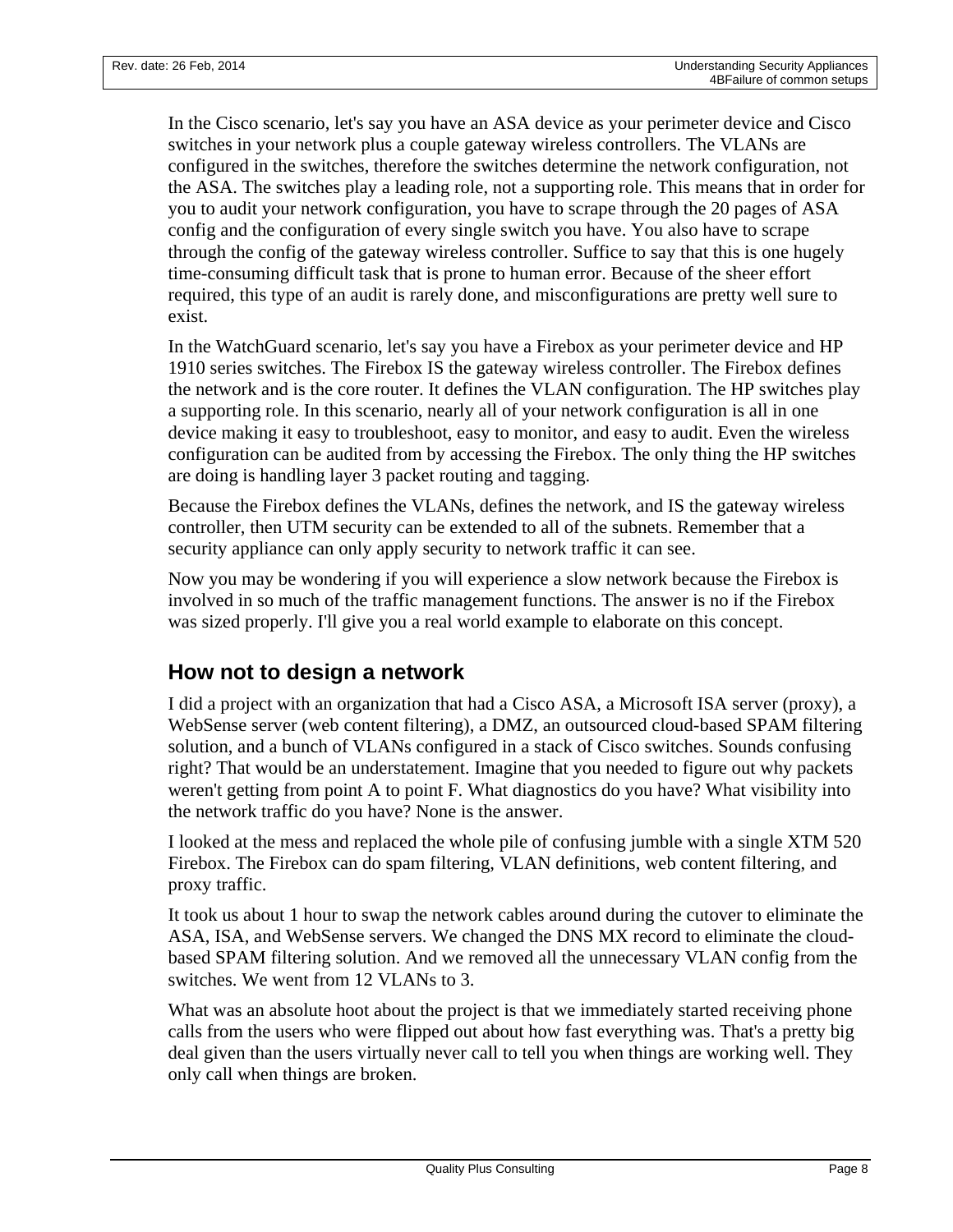And I didn't even tell you about the cost comparison for this scenario yet. The cost for the WatchGuard firebox was \$5233 with three years of warranty, support, and security suite subscription.

An annual WebSense subscription by itself was a cost of \$5645!!!

The hardware warranty for the Cisco ASA and gateway wireless controller was quoted in excess of \$1000 annually, and remember that the ASA isn't even a security appliance. It has no security subscription component.

There was an enormous difference in terms of support costs also. Instead of having to manage two servers, VLAN configs in switches, an ASA, and an external hosting service, only one WatchGuard device needed to be managed.

The table below shows the cost of the WatchGuard-based solution versus the Cisco-based solution. Clearly the figures speak for themselves.

| Cisco vs. WatchGuard cost comparison |                                              |                            |                                                                        |                         |                 |                                                         |
|--------------------------------------|----------------------------------------------|----------------------------|------------------------------------------------------------------------|-------------------------|-----------------|---------------------------------------------------------|
| <b>Functionality</b>                 | <b>WG</b><br><b>Firebox</b><br><b>XTM520</b> | <b>Cisco</b><br><b>ASA</b> | <b>Cisco</b><br><b>Wireless</b><br><b>Gateway</b><br><b>Controller</b> | <b>MS</b><br><b>ISA</b> | <b>WebSense</b> | <b>Cloud Anti-</b><br><b>SPAM</b><br><b>MessageLabs</b> |
| Web content filtering                | Yes                                          |                            |                                                                        |                         | Yes.            |                                                         |
| Perimeter security                   | <b>Yes</b>                                   | Partial                    |                                                                        |                         |                 |                                                         |
| Network traffic proxy                | <b>Yes</b>                                   |                            |                                                                        | Partial                 |                 |                                                         |
| Anti-spam filtering                  | <b>Yes</b>                                   |                            |                                                                        |                         |                 | Yes                                                     |
| Wireless controller                  | <b>Yes</b>                                   |                            | <b>Yes</b>                                                             |                         |                 |                                                         |
| Annual non-labor cost                | \$1,744                                      | \$1,000                    | \$350                                                                  | \$250                   | \$5,645         | \$3,336                                                 |
| Annual labor cost                    | \$1,000                                      | \$1,000                    | \$300                                                                  | \$500                   | \$500           | \$250                                                   |
| Solution comparison annual cost      |                                              |                            |                                                                        |                         |                 |                                                         |
| WatchGuard-based solution            | \$2,744                                      |                            |                                                                        |                         |                 |                                                         |
| Cisco-based solution                 | \$13,131                                     |                            |                                                                        |                         |                 |                                                         |

# **Trusted network isolation lacking**

A rule of thumb to follow is that if the router component of the security appliance cannot see the traffic, then it has no ability to monitor, shape, deny, or otherwise provide its security functionality to that traffic. Therefore, it is best practice to isolate servers from less secure devices such as workstations. This isolation can be provided by VLANs as long as there are security traffic rules applied between VLANs. Too often I see Cisco-based VLAN network design doing ONLY broadcast domain traffic management. What has that done for security? Not much.

A better approach is to use a security appliance that can extend network security policy, traffic management, and traffic shaping rules out to each subnet whether they are physically separated or are VLANs. In this way, you can write policies that restrict the traffic between trusted subnets to a defined list of ports and protocols that you approve of. Think of this as a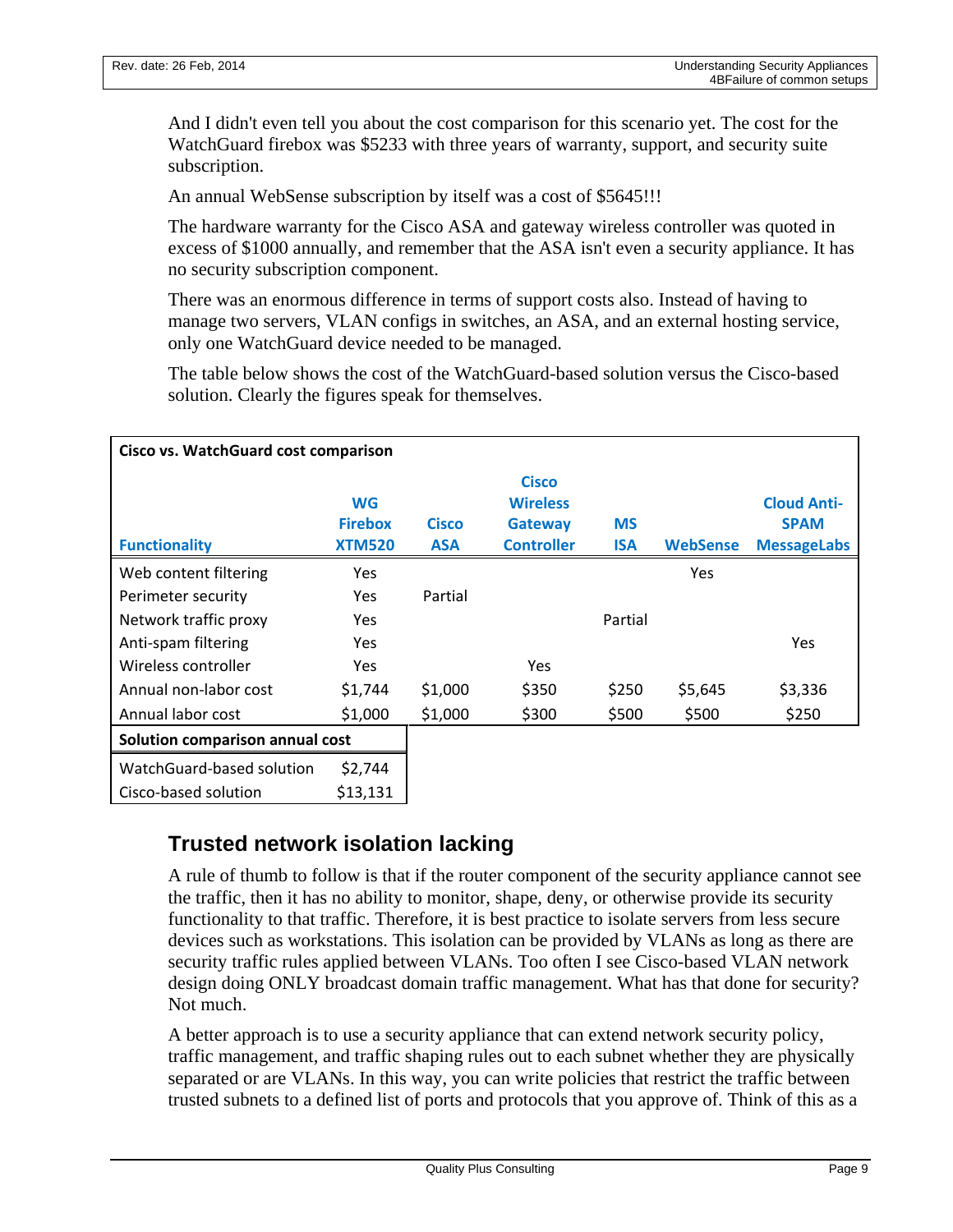form of whitelisting. You define what are the approved types of traffic and everything else is just denied. This is a much better approach to trusted network design and more people should employ this tactic.

Another ramification of this tactic is that you can specify which networks certain types of traffic is allowed to come from. For example, do you think it's prudent to allow FTP traffic to egress from your point-of-sale network. Probably not, unless your egress policy specifically restricts egress traffic to a list of approved IP addresses. Given the Target breach, I wonder if this type of a network restriction would have prevented the POS card data from being FTP'd to the hacker's server.

I like to restrict egress FTP to a single subnet where the IT people can do their work while preventing unauthorized FTP of a company's intellectual property. And of course, you should always AV scan your FTP traffic on the fly. A WatchGuard firebox with the security suite and proper configuration can AV scan all FTP traffic.

## **Lack of guest and trusted isolation**

Something that bugs me quite a bit is when I hear about people just willy-nilly giving out their wireless network information to their friends, neighbors, etc. You need to realize that wireless networks that rely upon PSK (pre-shared key) can be compromised by an asterisk revealer application. Don't you think the hackers load that onto your computer and look for that stuff? Of course they do. But, don't put it past the teenager friends of your kids to do that either.

So let's say the friends of your kid come over, and your kid gives them the SSID and passphrase for the wireless network. Oh, and you do not have a guest network. So the kids and their insecure computers (Kids don't care about security. They care about FUN!) are now on the same wireless network where you do your online banking. Regardless of whether or not these kids themselves are capable of launching hacks, their computers are more than likely breached. The computers that I see which are owned and operated by the 20 and under crowd are almost always infected with something.

So not only do you need to be concerned about the malware on these computers you just allowed on your network, but you also need to be concerned about the fact that your preshared key is in their computer. I have seen social networking sites where the SSIDs and PSK are posted and shared among kids in a community. So if your kid's friend has the PSK, so might the entire neighborhood and anyone within driving distance of your house.

Obviously, a much better approach is to have a guest network. Keep those unknown, unsecured, untrusted devices off of your trusted network. Only allow trusted devices on your trusted network and use MAC access control or DHCP whitelisting to further enforce it.

By the way, this also helps with compatibility issues to have a guest network. I like to put tablets and smartphones on the guest network where security access restrictions can be less. If you were really pressed to maintain backwards compatibility with a device that couldn't handle WPA2, then you could set the guest network to WPA and put that device on it. All the while, your trusted network is still using WPA2 (better wireless security).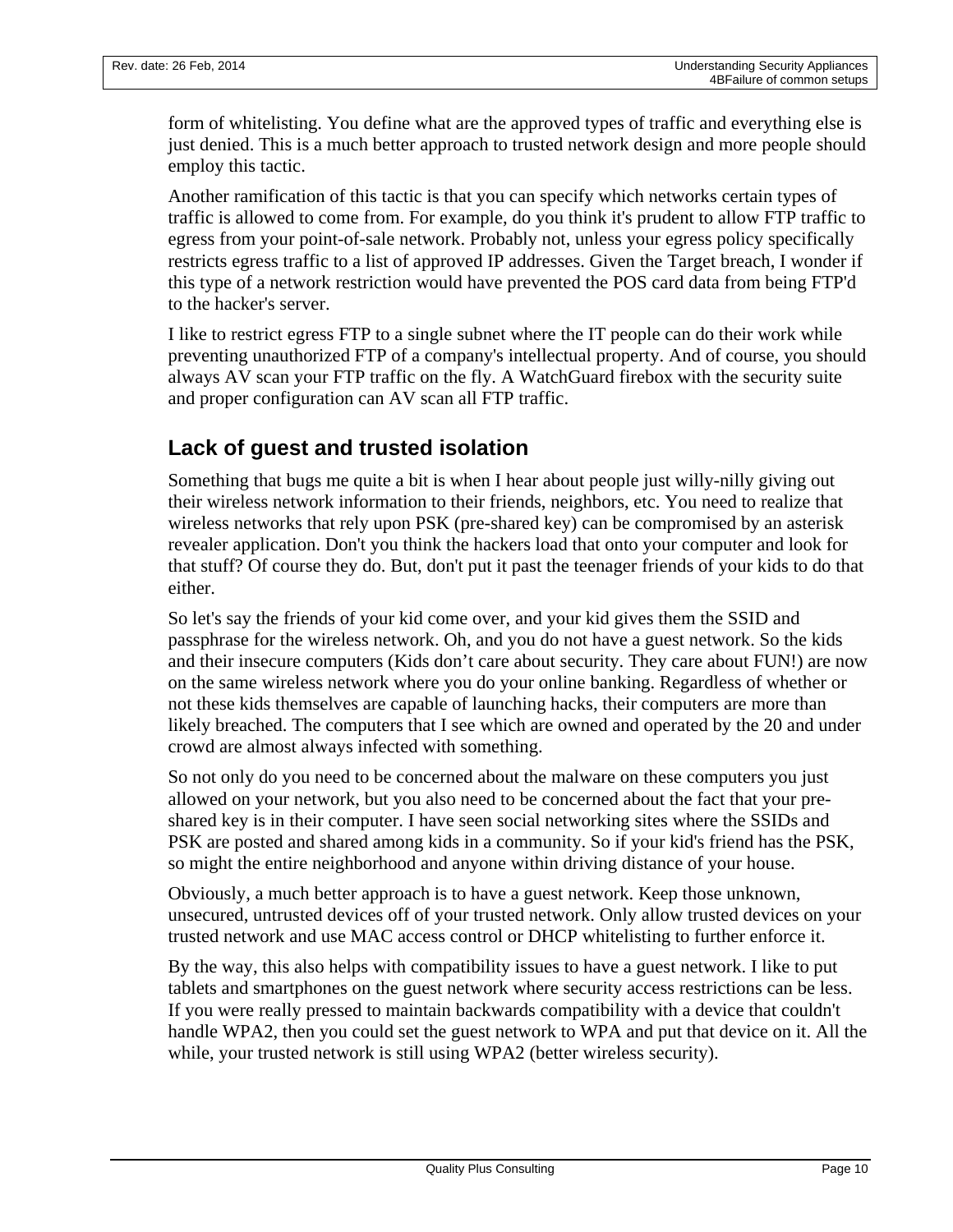# **Misconfiguration, logging, and design issues**

Typically each year a study is done by a large research company like Gartner or InfoTech and the findings regarding the causes of security breaches is nearly always the same at a high level. Their findings could be characterized as 97% of all breaches occur due to misconfigurations. This is absolutely true.

It is incredibly important that you understand that the vendor design of the security appliance you select dictates its capability. For instance, you are not going to be able to see all of the network policies in one easy-to-read screen if you decide to buy Cisco equipment. There is no management GUI for that configuration provided for free with the appliance. So if you are trying to avoid misconfigurations, then you need to select an appliance that is designed to be easy to maintain, and has powerful logging and troubleshooting capabilities.

#### *What is meant by misconfiguration?*

Misconfiguration is anything that should have been configured differently according to IT security standards and best practices. A good example is a perimeter-use Cisco SOHO router with the firewall engine turned off. Gee, that's a pretty big misconfiguration, yet I've seen it several times.

Misconfiguration could also mean setting up a port-forwarding policy and not setting it up in the most restrictive method that still allowed the business function to work. That is what you would call IT laziness in action. The least rights and highest restriction method should always be employed, and a configuration should only be opened up where necessary.

Misconfiguration could also mean using weak passwords, which unfortunately is also a sideeffect of IT laziness.

#### *What role does the design of the network equipment play with regard to misconfiguration?*

In order to know what is happening on the network, you must have the ability to see the traffic. This means logging. And meaningful logging is log data that is sent to a logging server and retained for a period of time allowing for analysis and reporting. Devices that do not support this functionality, or configurations that have not been set up this way are an indication of misconfiguration.

If you, the owner of the network equipment, decline the service agreement from your provider that includes logging and monitoring, realize that you may be contributing to your own misconfiguration. If you have your own IT staff, then you should have your own logging server setup, and your staff should be trained on how to work with the log data.

Refer to the section on [Failure of common setups](#page-6-0) for more examples of the role of network design in misconfiguration.

# **SOHO devices**

Lastly, SOHO routers are not security appliances. Please see my article on [SOHO routers](http://www.qualityplusconsulting.com/index.php/resources/160-why-are-soho-routers-insufficient) for more detail on why they are not acceptable in today's landscape of dynamic threats.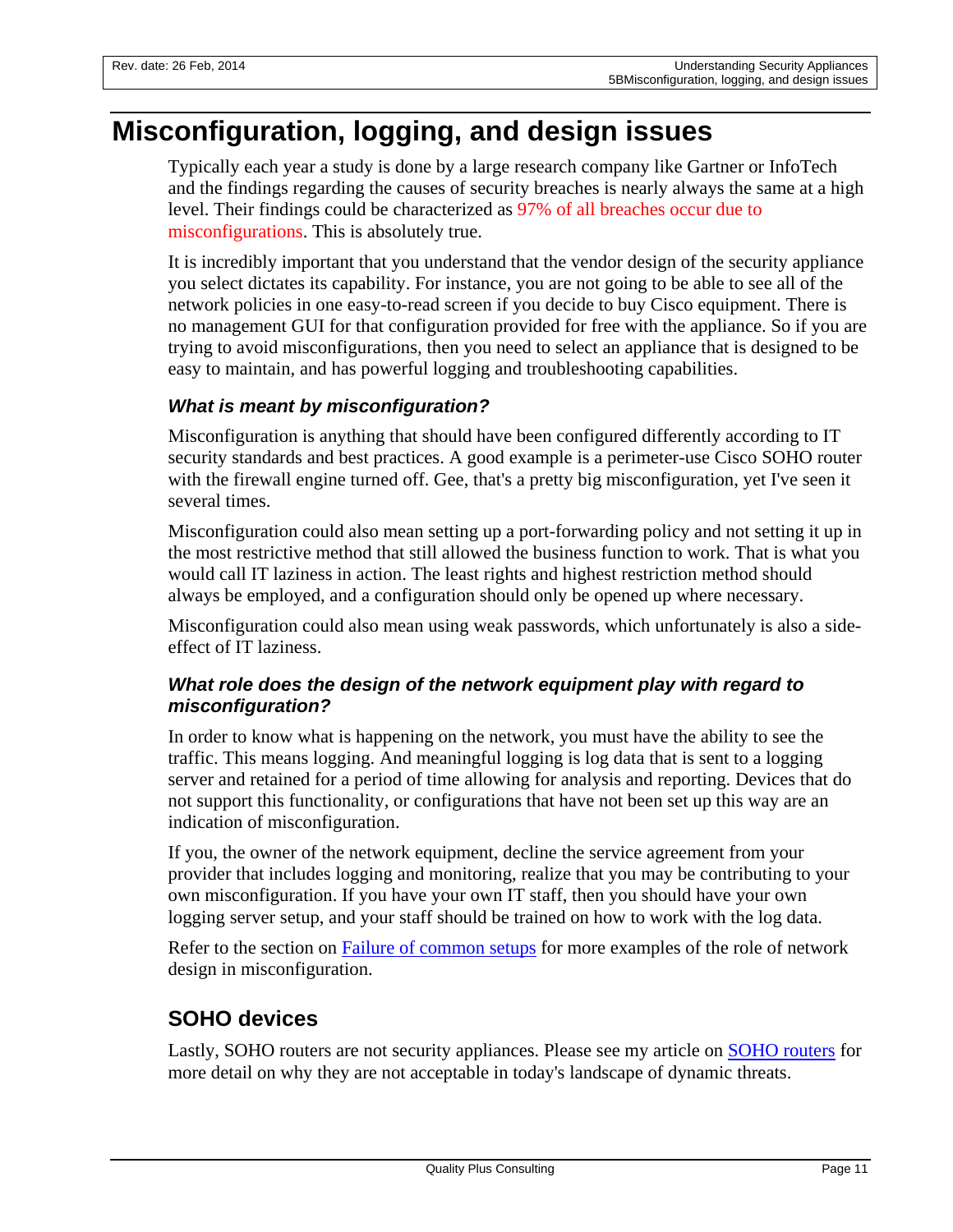# **Dynamic threat landscape**

One of the first things I do with an IT manager that I'm newly working with is to help them to see and interpret the traffic occurring inside their network, the traffic leaving (egress), and the traffic coming in or attempting to (ingress). A person really gets an appreciation for security appliances as soon as they get to see the real-time logging data.

#### *A quick story*

Several years ago I was working with a new client to take out their Cisco SOHO router that didn't have the firewall feature turned on, and put in a WatchGuard firebox as the center of the network and perimeter device. As soon as I started looking at the logs, I found that one of the accounting PCs was constantly leaking data to Czechoslovakia. I quickly asked the IT manager if they did business with anyone in CZ, and the answer was no. So I wrote a quick policy in the Firebox that stopped all egress traffic from that PC. We then went to investigate.

After getting rid of the useless AVG software on the computer, and installing Trend Worry-Free Business Security, Trend found 26 viruses on scan and removed them.

So one wonders how much of the company's accounting records had leaked to CZ. It is a prime example of how not knowing what is happening on the network can be disastrous. It is also an example of what happens when you use inadequate host-based security software.

## **New attacks with each published vulnerability**

Now you may be thinking, "well then why don't they just stop publishing them?" Published by who is something you need to consider. The black market is laden with hack and crack toolsets that are available for purchase on an annual subscription model. Some hackers maintain these toolkits, and others use them. Sometimes a vulnerability is known on the black market first, then the software vendors have to scramble to issue a patch. Sometimes a whitehat tells the software vendor about the vulnerability, then the software vendor releases a patch.

As an example, as soon as it was published that there was a viable backdoor in massive numbers of SOHO routers on port 33434, I started seeing attacks all over on this port. I've been recently seeing attacks on port 808, but I'm not sure what that's associated with yet.

In terms of zero day vulnerabilities, these are often exploited by hackers before software vendors release a patch. So the question is what mechanism do you have in place to mitigate those risks? If you are employing a strategy of proxying web traffic and using the full inspection capabilities of a security subscription-based security appliance, then it is likely that there will be a dynamic protection available to you in the mean time.

Realize that the keepers of the security subscription content can quickly update their stuff to extend the protection to their subscribers. This can be deployed in a matter of hours compared with days, weeks, or months that it can take to release a tested software patch.

Ultimately, we live in a dynamic threat landscape, so if your security solution doesn't use dynamic update protection methodologies, then you are lacking protection against these attacks.